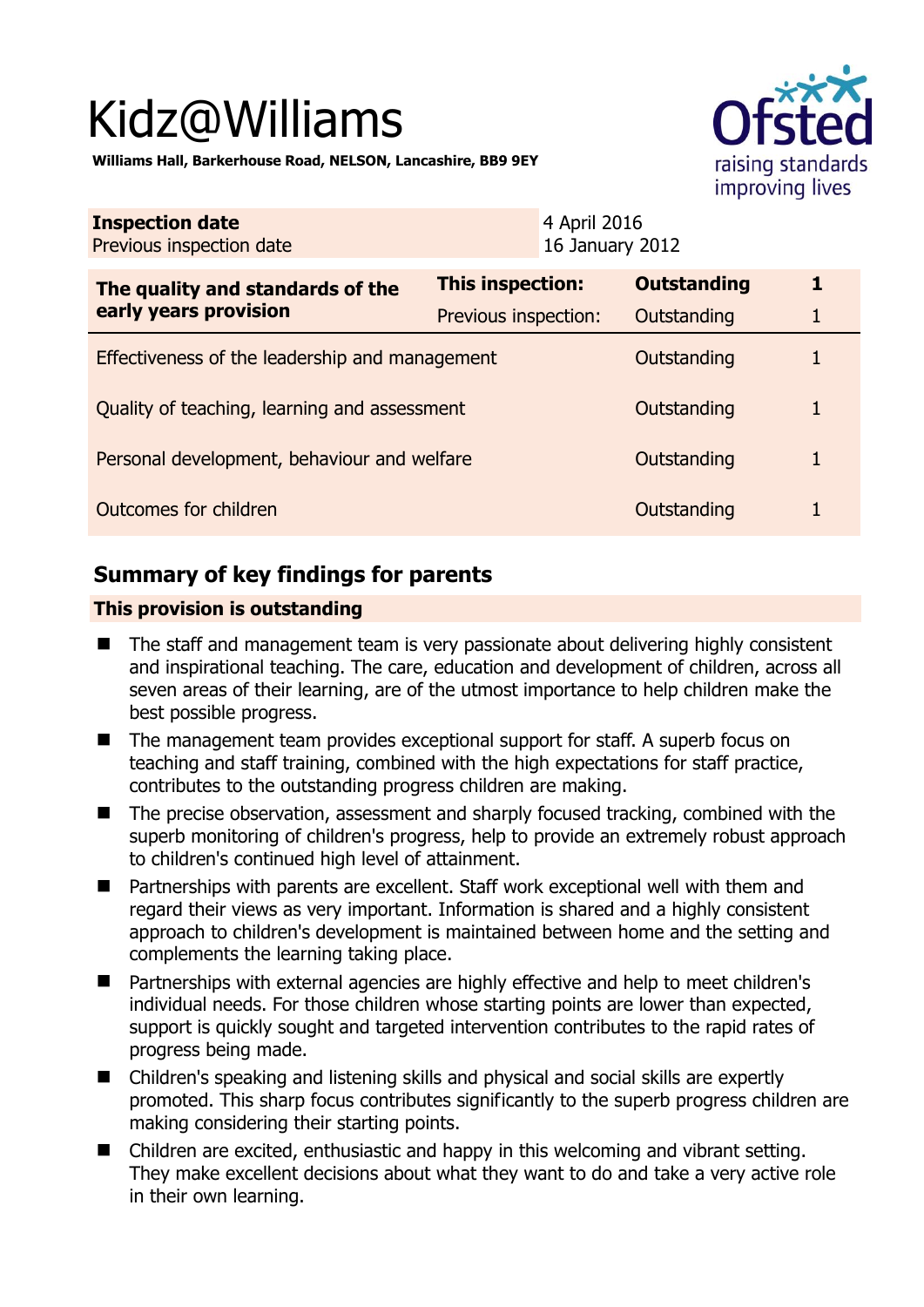## **What the setting needs to do to improve further**

## **To further improve the quality of the early years provision the provider should:**

■ consider how the outdoor area at the setting can be made even more exciting and more closely matched to the Forest School experience provided for older children.

## **Inspection activities**

- $\blacksquare$  The inspector had a tour of the premises.
- The inspector observed activities and the quality of teaching in all of the playrooms and the outdoors, including the Forest School.
- The inspector sampled children's assessment records, planning documentation and a range of other records, policies and procedures.
- The inspector conducted a joint observation with the teacher.
- $\blacksquare$  The inspector checked evidence of the suitability and qualifications of staff working with children, the provider's self-evaluation and improvement plans.
- The inspector took account of the views of children, staff and parents spoken to on the day of inspection.

## **Inspector**

Janet Singleton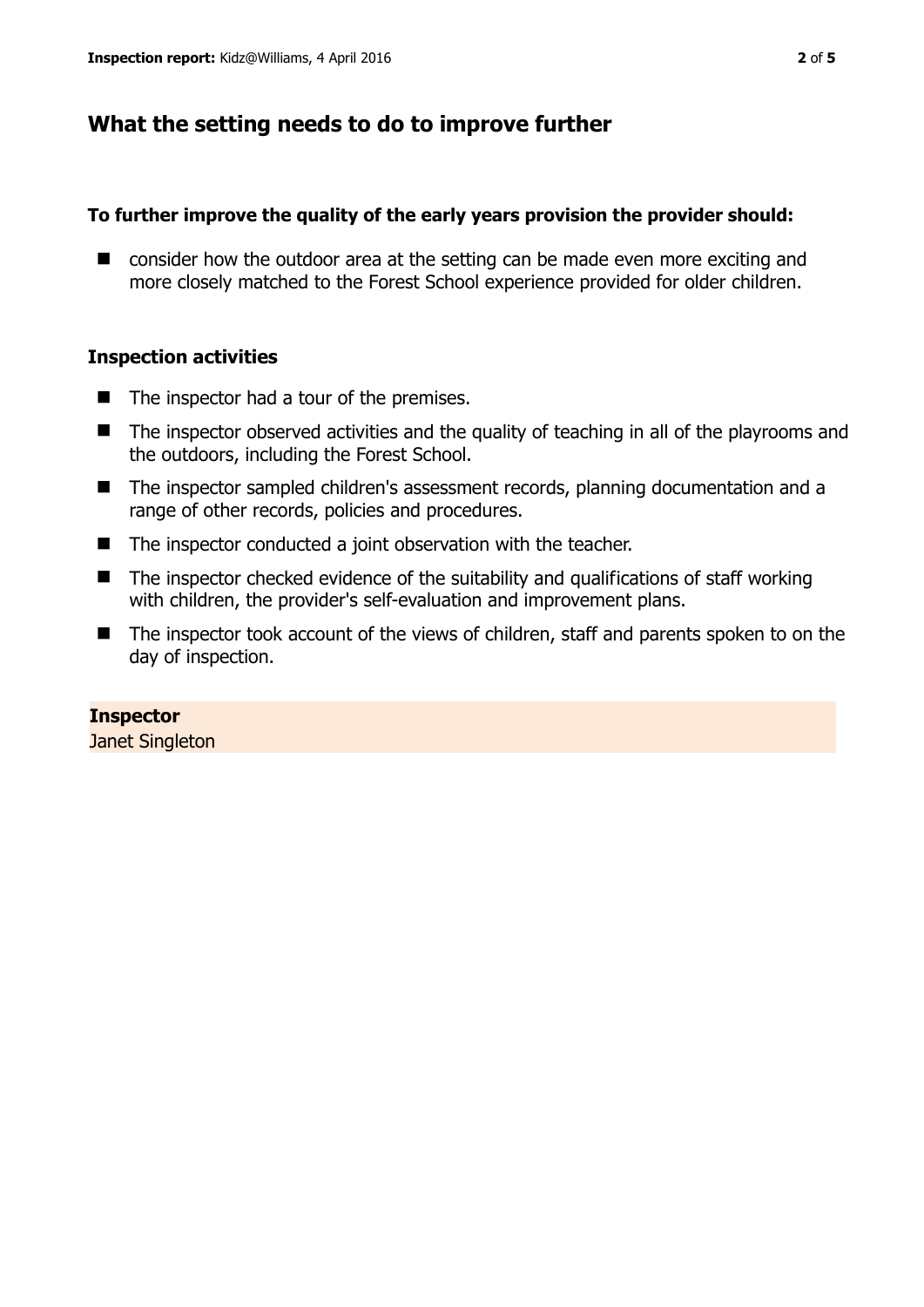## **Inspection findings**

## **Effectiveness of the leadership and management is outstanding**

The management team is highly passionate and very committed to improving outcomes for children. Through robust and comprehensive processes for supervision and staff training, teaching is continually enhanced to make it even more dynamic. Staff are highly qualified and expertly promote children's development. Tracking of children's progress is exceptionally precise, clearly showing the superb progress children are making in this vibrant setting. The arrangements for safeguarding are effective. Staff have attended training and fully understand their role in protecting children at all times. Risks are robustly managed and the premises are highly secure to keep children safe. All required policies are in place, comprehensive and implemented successfully. The managers are assessing how they can improve the outdoor play experiences for younger children. Evaluation is robust and precise, setting clear plans for continuous improvement.

#### **Quality of teaching, learning and assessment is outstanding**

Staff use highly effective strategies to help children learn. Children are provided with a wealth of rich and varied experiences across all areas of learning. Staff make excellent use of questioning to extend children's thinking. Children excitedly play with the messy materials as they enjoy filling and pouring, and staff expertly help them to understand the concept of full and empty. Children delight in freely exploring and making decisions as they play in the building and book areas, and water play. Staff support children and use their expert knowledge to provide challenges and enhance children's learning. As a result, children are animated and enthusiastic learners. Staff introduce counting and numbers which contributes to children's use and understanding of mathematics. Parents are invited to contribute to their child's assessment and learning is shared with a focus on continuing this at home.

#### **Personal development, behaviour and welfare are outstanding**

The sensitive support and close relationships with staff contribute to children feeling very safe and settled as they form secure attachments. Older children learn to manage risk and explore their own learning at the wonderful Forest School experience. They run down the hill, gather sticks and talk excitedly about the ducks. This helps them become aware of the natural world and has a positive effect on their well-being. Younger children explore the outdoor area as they delight in playing in the mud and on the grassy slope. Additionally, these activities contribute significantly to children's confidence and physical well-being. Independence is superbly promoted. Children learn to respect, tolerate and consider each other's feelings in their play. Children's unique backgrounds and abilities are celebrated.

## **Outcomes for children are outstanding**

Children are making sustained progress across all areas of their learning and development. They are active, confident learners who acquire those key skills in readiness for their move to school. They are motivated and much more willing to try new things. They are learning to concentrate and listen in readiness for their future learning. Additionally, identified gaps in children's achievement are narrowing.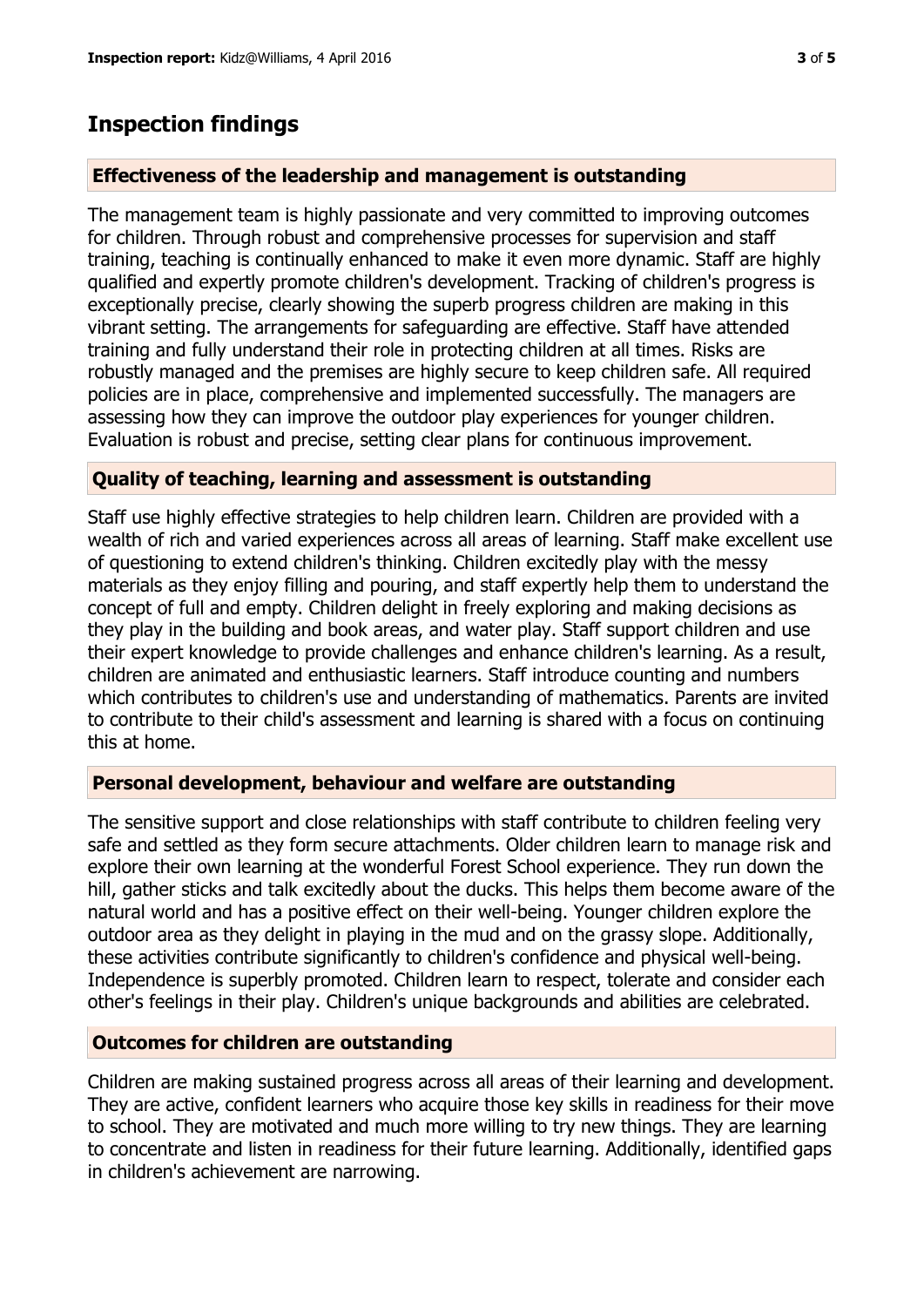# **Setting details**

| Unique reference number       | EY368779                                                                             |  |
|-------------------------------|--------------------------------------------------------------------------------------|--|
| <b>Local authority</b>        | Lancashire                                                                           |  |
| <b>Inspection number</b>      | 849706                                                                               |  |
| <b>Type of provision</b>      | Sessional provision                                                                  |  |
| Day care type                 | Childcare - Non-Domestic                                                             |  |
| <b>Registers</b>              | Early Years Register, Compulsory Childcare<br>Register, Voluntary Childcare Register |  |
| Age range of children         | $2 - 5$                                                                              |  |
| <b>Total number of places</b> | 36                                                                                   |  |
| Number of children on roll    | 50                                                                                   |  |
| <b>Name of provider</b>       | The Rocking Horse Club - Pendle Ltd                                                  |  |
| Date of previous inspection   | 16 January 2012                                                                      |  |
| <b>Telephone number</b>       | 01282 616 130                                                                        |  |

Kidz@Williams and known as Little Stars forms part of the extended services of Walton Lane Nursery School and Children's Centre. The setting employs nine members of childcare staff. Of these, one holds an appropriate early years qualification at level 2, six at level 3, two at level 5. Additionally, there are three support management staff, of these one holds an appropriate early years qualification at level 6 and there is a further staff member with Qualified Teacher Status. The setting opens from Monday to Friday, term time only. Sessions are from 8.30am until 11.30am and from 12.45pm until 3.45pm. The setting provides funded early education for two-, three- and four-year-old children

This inspection was carried out by Ofsted under sections 49 and 50 of the Childcare Act 2006 on the quality and standards of provision that is registered on the Early Years Register. The registered person must ensure that this provision complies with the statutory framework for children's learning, development and care, known as the Early Years Foundation Stage.

Any complaints about the inspection or the report should be made following the procedures set out in the guidance 'Complaints procedure: raising concerns and making complaints about Ofsted', which is available from Ofsted's website: www.gov.uk/government/organisations/ofsted. If you would like Ofsted to send you a copy of the guidance, please telephone 0300 123 4234, or email enquiries@ofsted.gov.uk.